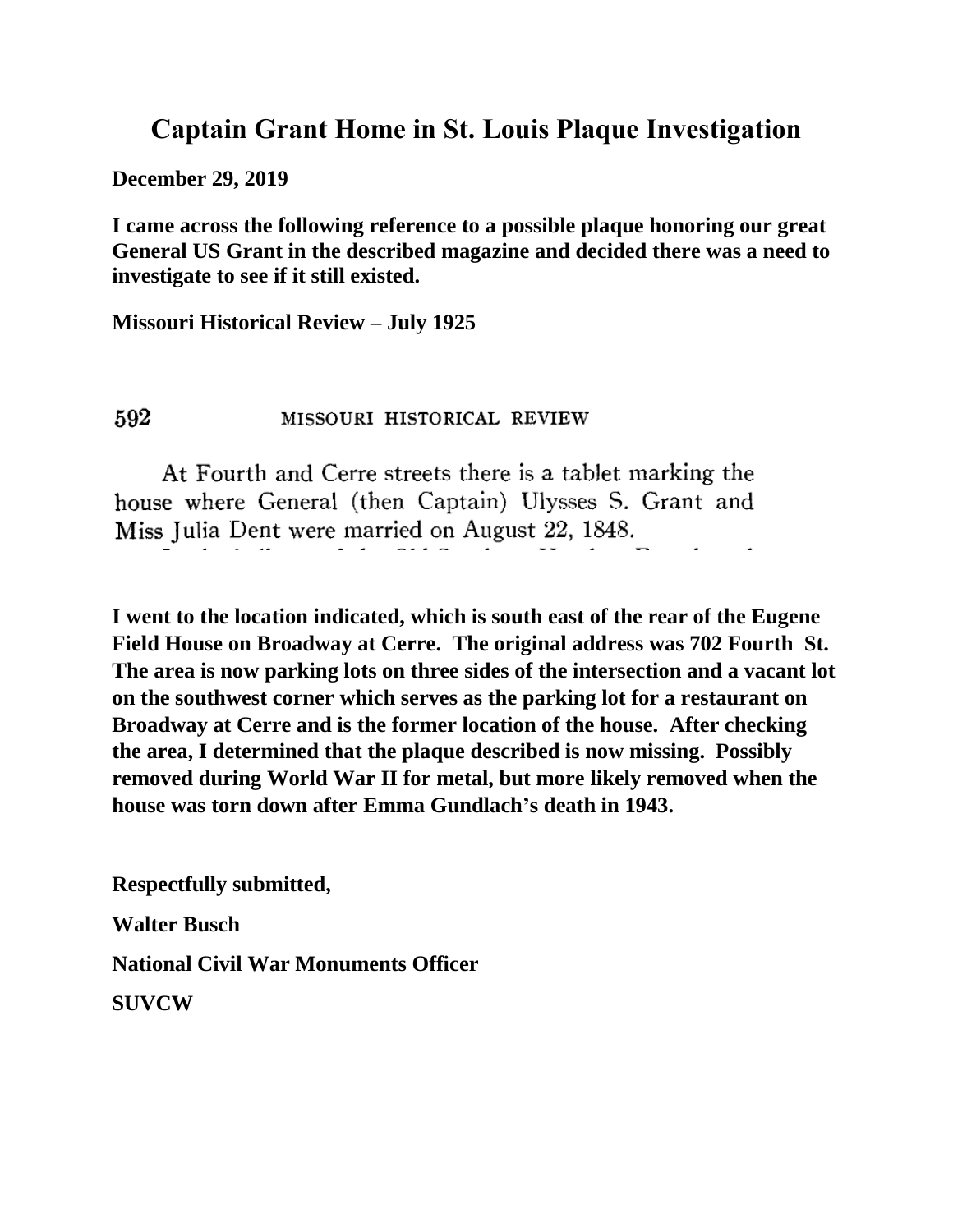

**Original building, Alexander Piaget, Photographer, April 10, 1934 VIEW FROM NORTHEAST**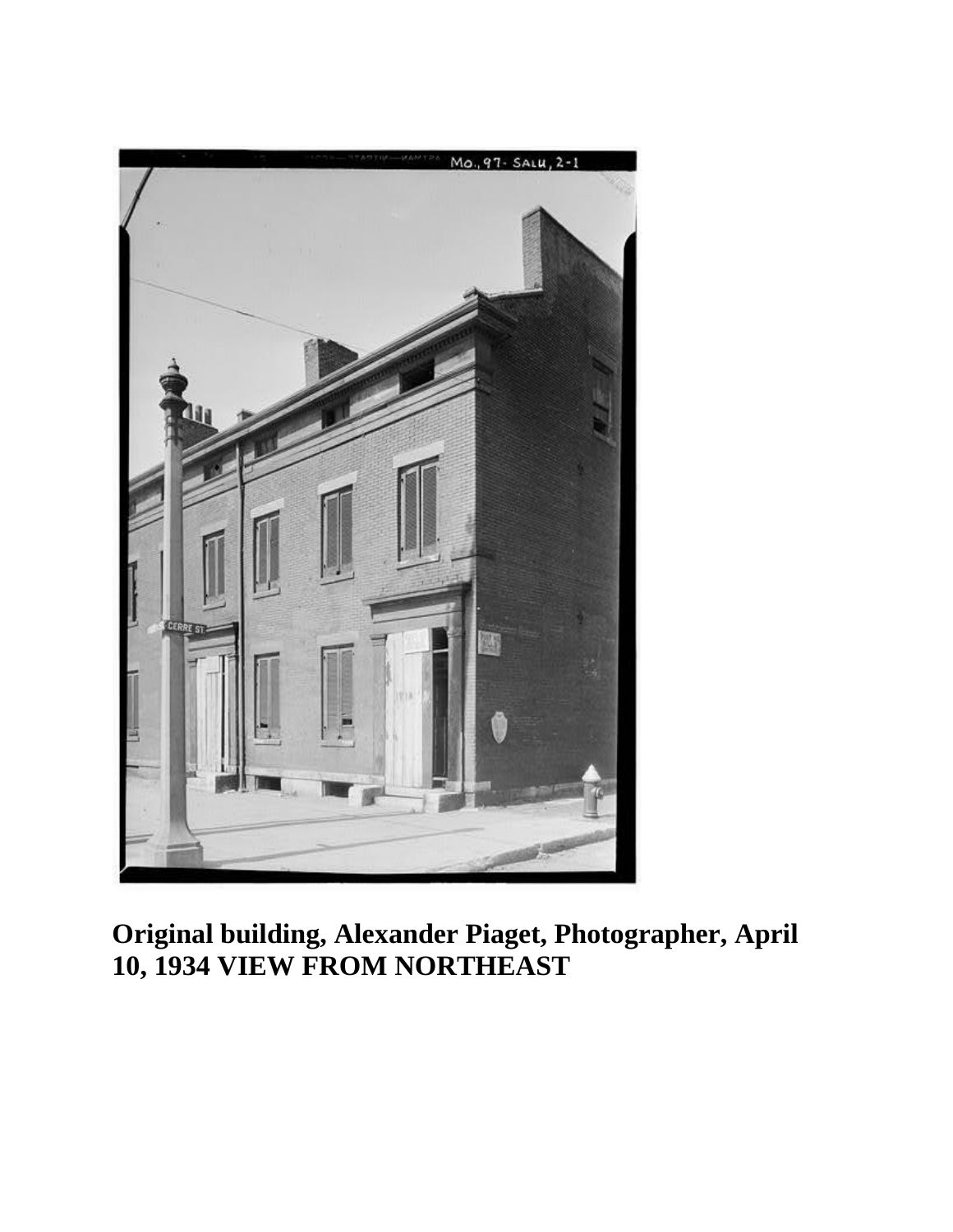

**Lester Jones, Photographer March 20. 1940 VIEW FROM NORTHEAST**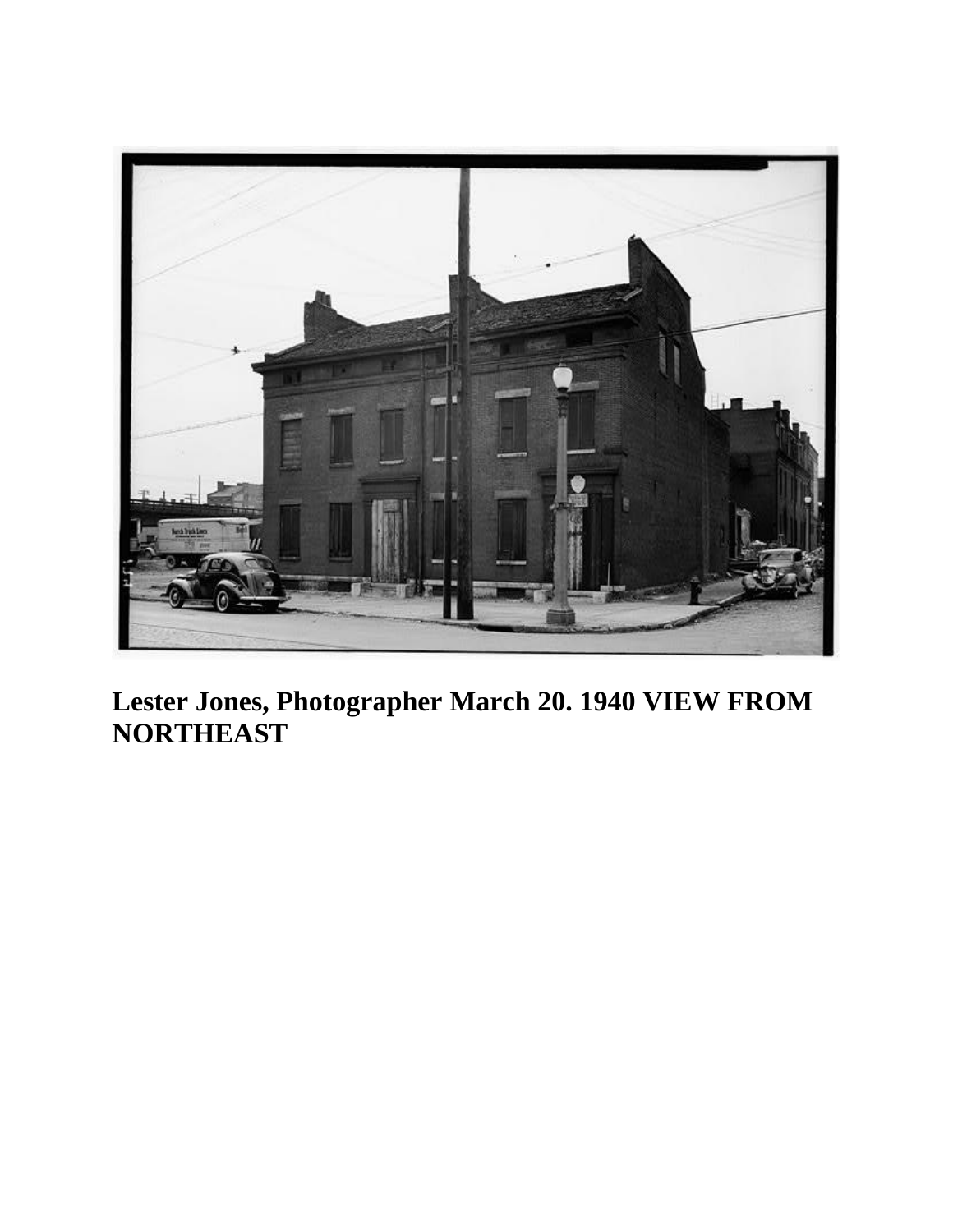

## **SIDE AND FRONT**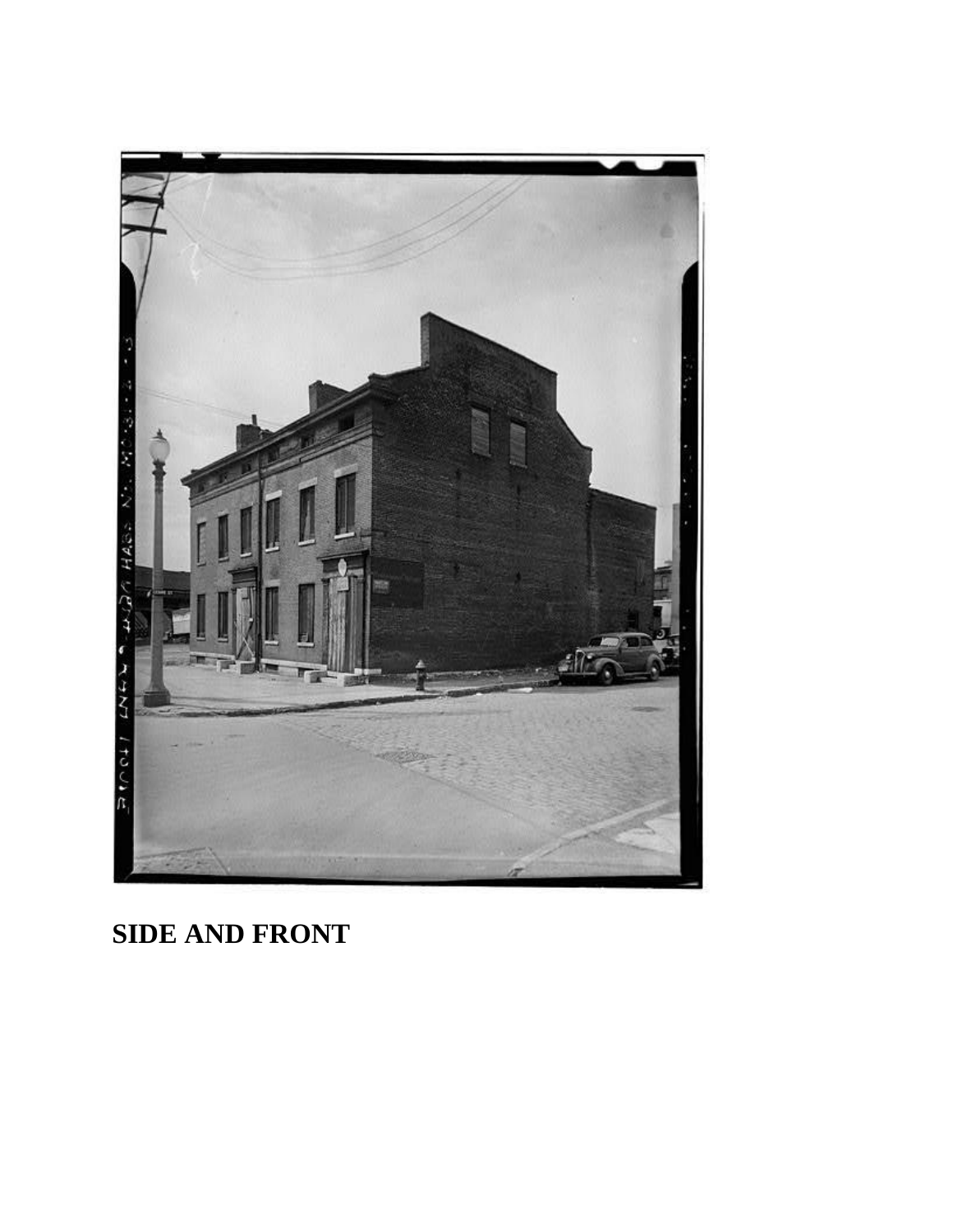

**HABS MO,96-SALU,2- (sheet 1 of 4) - Grant-Dent House, 702 Fourth & Cerre Streets, Saint Louis, Independent City, MO**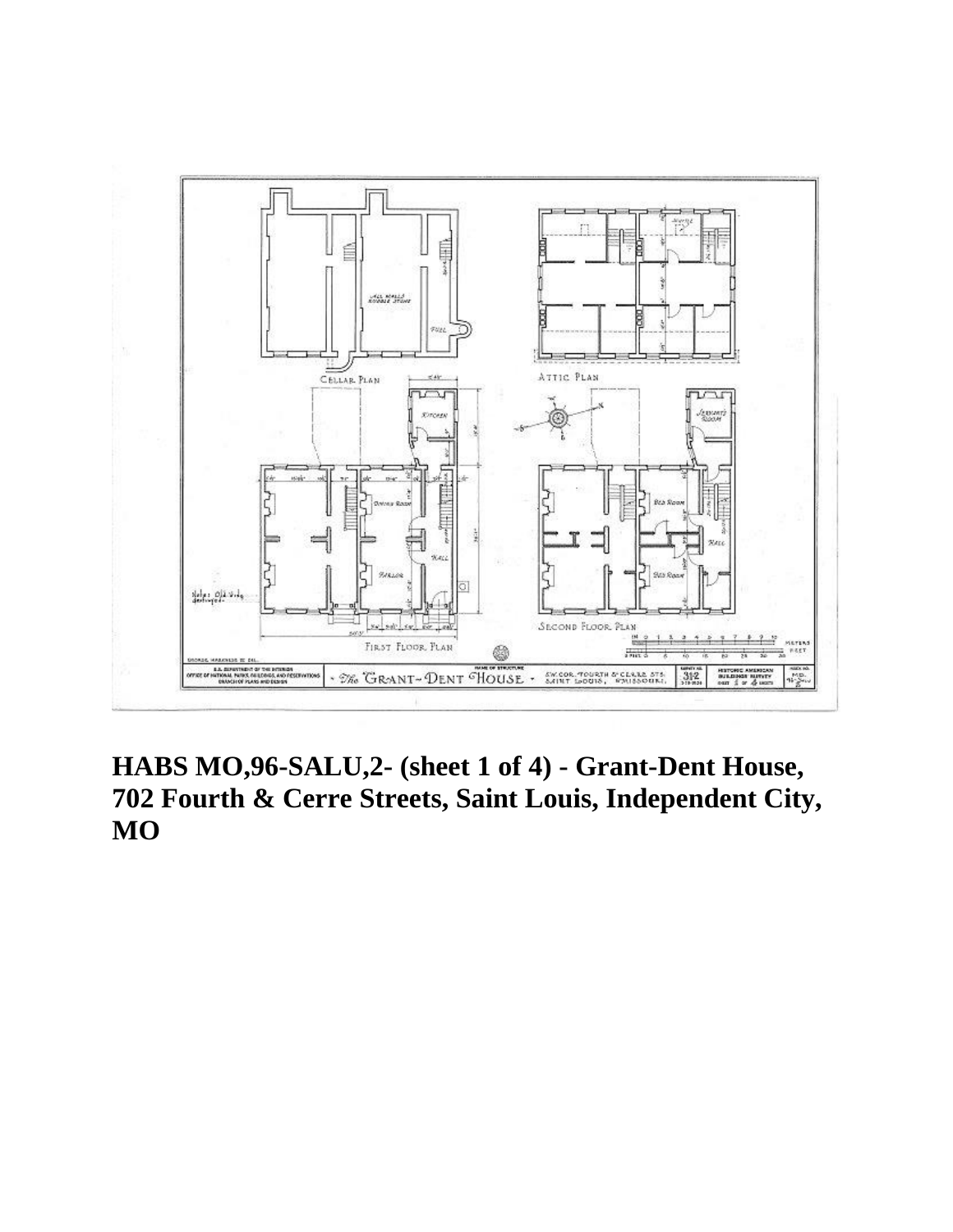

**HABS MO,96-SALU,2- (sheet 2 of 4) - Grant-Dent House,**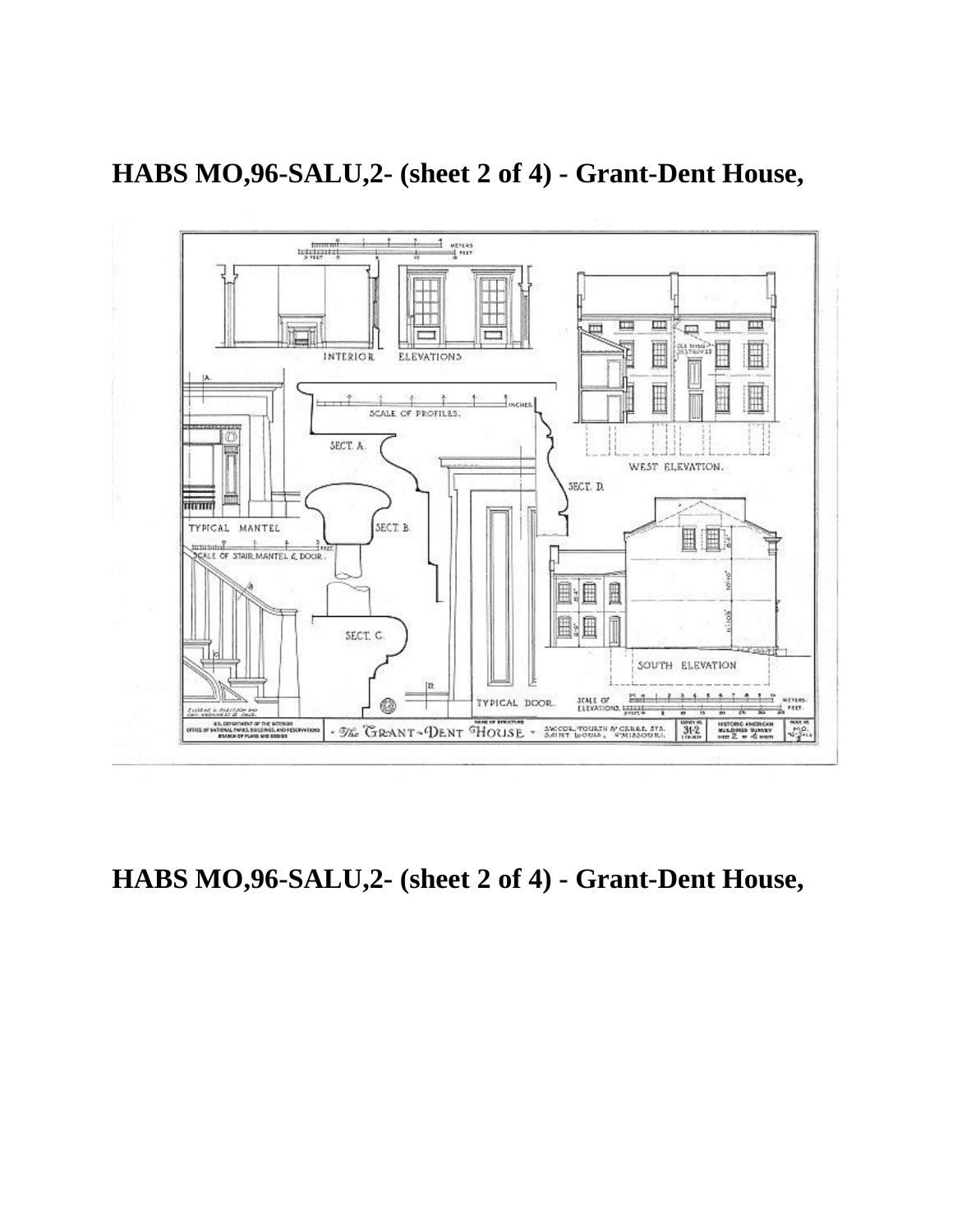

**HABS MO,96-SALU,2- (sheet 3 of 4)**